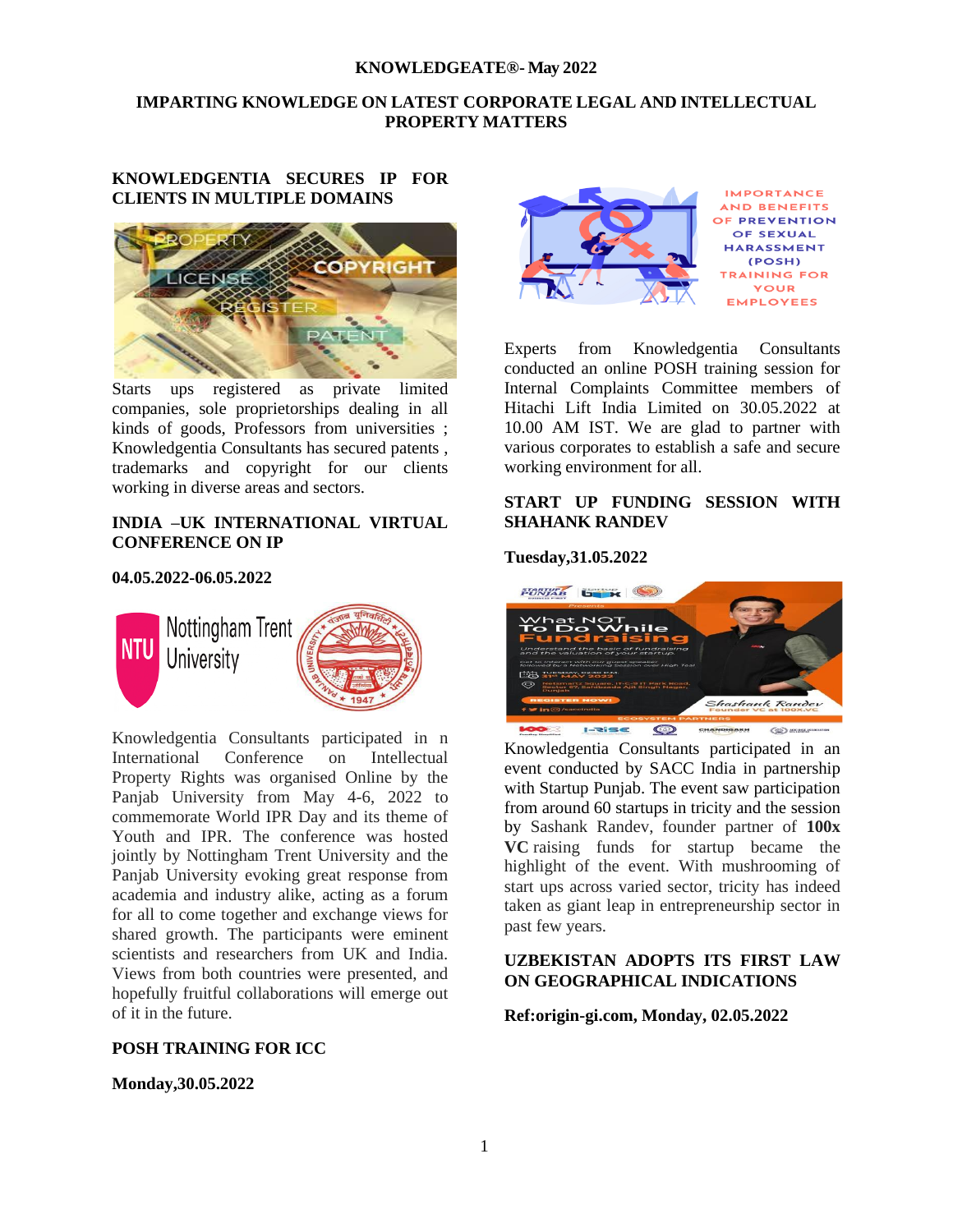# **IMPARTING KNOWLEDGE ON LATEST CORPORATE LEGAL AND INTELLECTUAL PROPERTY MATTERS**





The Law on Geographical Indication has finally come into force in Uzbekistan. Though, a law had already been in force providing specifics for trademarks, service marks and names of place of origin of goods; adoption of this new law reaffirms how nations across the world are engaged in strengthening their IP systems in the post pandemic digital era. This new law defines Geographical Indications and introduces new rules and grounds for registration of and use. It also provides for registration of new national GI's, the right to use existing GI's and registration as well as recognition of foreign GI's. This law however does not provide any provisions for penalties for breach of the law. Uzbekistan currently having 2 National GI is expected to see many new registrations in the coming time with this new law.

## **WIPO TEMPORARILY SUSPENDS UA-DRP PROCEEDINGS**

### **Ref:petosevic.com, Wednesday,04.05.2022**



An announcement was recently made by Ukraine .UA domain operator Hostmaster on its website regarding WIPO Arbitration and Mediation Center temporarily suspending its domain name dispute resolution services on account of imposition of martial law in the country. .UA Domain Name Dispute Resolution Policy shall remain suspended until further notice and no new registration requests shall be entertained. Ongoing military actions have been making it difficult for Ukrainian Registrars and parties to dispute to participate in arbitration proceedings. UA-DRP is a dispute resolution mechanism administered by WIPO Arbitration and Mediation Center. For a successful complaint it must be proved that complainant's trademark is identical or confusingly similar to domain name, domain name registrant has no legitimate rights and domain name is being used in bad faith. Domain name cancellation and transfer to complainant are few remedies available to the registrant.

## **FIRST GENDER AWARENESS AND SENSITISATION WORKSHOP AT ALLAHABAD HC**

**Ref: Aljazeera.co.in,Thursday, 05.05.2022**



The first ever Gender Awareness and Sensitization session in Allahabad High Court was conducted by High Court's Internal Complaints Committee this year. The need for awareness of gender roles for better interpersonal relations between men and women and a positive working environment is being considered as one of the most important practices for any organization. The High Court by taking the lead and putting the laws and guidelines into practice through this workshop has definitely set an encouraging example for the rest of the country.

## **ALLOCATION OF FUNDS TO PROMOTE START-UPS**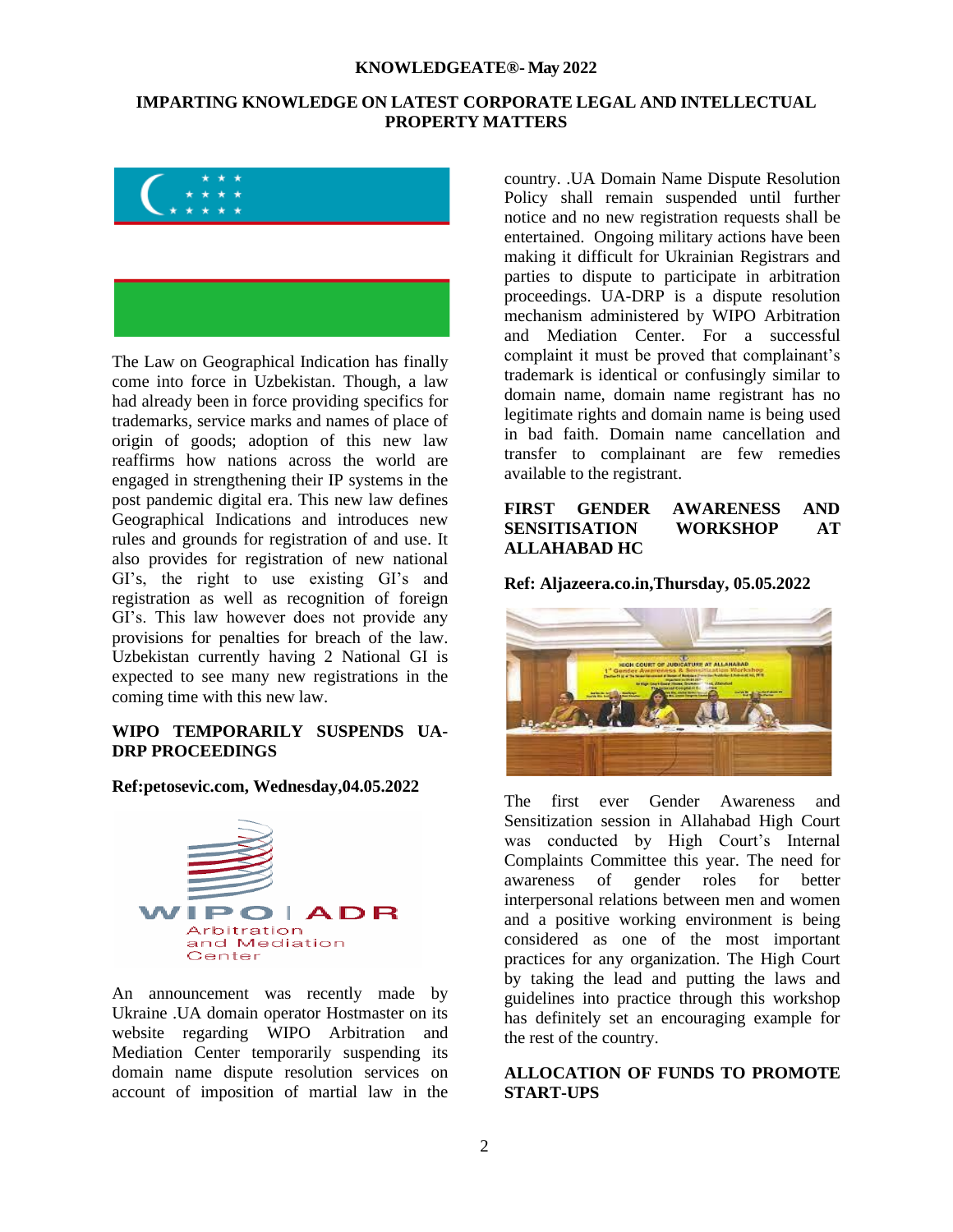# **IMPARTING KNOWLEDGE ON LATEST CORPORATE LEGAL AND INTELLECTUAL PROPERTY MATTERS**

**Ref:economictimes.indiatimes.com, Friday,06.05.2022**



The Department of Pharmaceuticals has recommended allocation of a fixed percentage of not less than 1 percent of annual budget of institutes to fund and promote innovation and start-up related activities in the sector. Institutes are also eligible to take fixed percentage of equity in start-ups/spin offs companies in lieu of services and facilities they provide. The department has prepared some common guidelines on pharmaceutical innovation and entrepreneurship for academic institutions under its control such as NIPER. These guidelines have been based on National Innovation & Start up Policy 2019 which had been enacted to transform academic research into innovative and commercially applicable technologies/products, build a strong ecosystem for nurturing creativity and entrepreneurial activities thereby contributing to Self Reliant India Mission. These guidelines will evaluate entrepreneurial initiatives on regular basis using well defined impact assessment parameters such as IP filed, products developed and commercialized and employment generated and startups created. A proposal for relaxation in attendance for students so that they can devote time for their start up ventures is also in the pipeline. With a vision to promote Indian pharma sector as global leader for quality medicines, these policy guidelines which have been forwarded to all NIPERs will add great value to the ecosystem.

# **RECORD-BREAKING PATENT FILINGS BY ISRO**

**Ref:timesofindia.indiatimes.com, Wednesday,18.05.2022**



The India Space Research Organisation, has 193 active patents, 73 copyright and 13 trademarks to its name as of may 2022. Apart from developing technologies and processes, ISRO has also been actively engaging in transferring technology to private industry. Majority of tech transfers are in the field of electronics & computer based technology as well as telecom broadcasting, chemical and special materials from single largest cluster. Clearly, the future of the mankind rests on how much potential frontier technologies have and to what extent the same can be utilized by humans.

### **SHARING RESEARCH INFRASTRUCTURE AT LOWER COST**

**Ref:economictimes.indiatimes.com,Sunday, 22.05.2022**



With the release of Centre's Scientific Research Infrastructure Sharing Maintenance and Networks guidelines, for sharing scientific equipment at small cost, it will now be easier for researchers from smaller cities to access expensive research infrastructure at state- funded institutions. These guidelines also seek to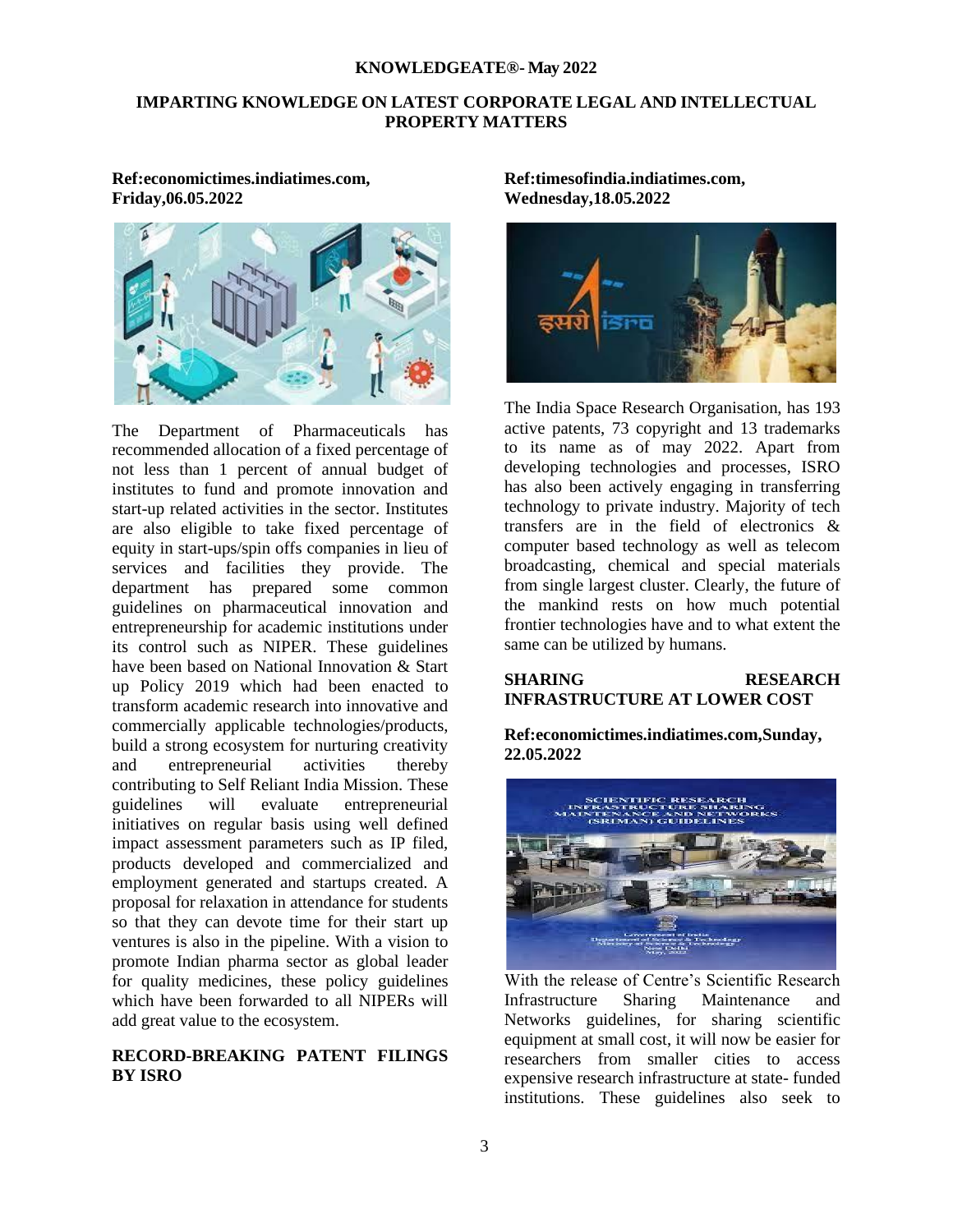# **IMPARTING KNOWLEDGE ON LATEST CORPORATE LEGAL AND INTELLECTUAL PROPERTY MATTERS**

incentivize the institutions by rating them for extent of participation in the initiative which may have a bearing on funds they receive in the future. With this initiative, there is expected to be improvement in the efficiency of public expenditure by sharing of expensive and state of the art publicly funded research infrastructure. Promoting domestic instrumentation industry by encouraging universities and research and development institutions to set up start-ups to manufacture research instruments and develop workforce for its maintenance will be a crucial initiative of these guidelines. Individual researchers availing these facilities will continue to enjoy intellectual property rights provided they acknowledge the benefit received by accessing and sharing the research infrastructure. Special Purpose Vehicle is expected to set up for implementation of these guidelines under overall control and supervision of Department of Science and Technology.

# **SECTION 63 OF COPYRIGHT ACT IS COGNISABLE AND NON-BAILABLE Ref:barandbench.com,Monday, 23.05.2022**



The Supreme Court in the case titled Knit Pro International v State NCT of Delhi 2022 LiveLaw (SC) 505 has recently held that offence of copyright infringement under Section-63 of the Copyright Act is cognizable and nonbailable offence. In this case, an application was filed under CrPc seeking directions from Chief Metropolitan Magistrate for the registration of FIR for offences under Copyright Act and IPC. After registration of FIR, the accused filed a write petition in the high court seeking quashing of criminal proceedings on the grounds that

offence under Section-63 of the Copyright Act is not cognizable and is non-bailable. The High Court subsequently quashed the FIR. In appeal proceedings, the Apex Court set aside the orders passed by High Court noted that maximum punishment that can be imposed under Section 63 would be three years and therefore, the Magistrate can sentence the accused for three years imprisonment as well. This makes this offence a cognizable and non-bailable one.

# **2021 MILITARY GENDER ADVOCATE OF THE YEAR AWARD**

## **Ref:un.org,Tuesday, 24.05.2022**



Military Observer,Major Winnet Zharare is the first Zimbabwean Peacekeeper to win the prestigious- United Nations "Military Gender Advocate of the Year Award". This award recognizes dedication and efforts of an individual military peacemaker in promoting principles of United Nations Resolution 1325 on women, peace and security. Major Zharare, has been advocating for gender parity and women's participation in an environment where they are traditionally excluded from decision making ensuring that patrols included both women and men. She has been successful in encouraging men and women to work together in farming and in construction of dikes around Bentiu town to alleviate food shortages and prevent further displacements.

### **LICENSE TO PLAY SONGS DURING WEDDINGS**

### **Ref:barandbench.com,Thursday,26.05.2022**